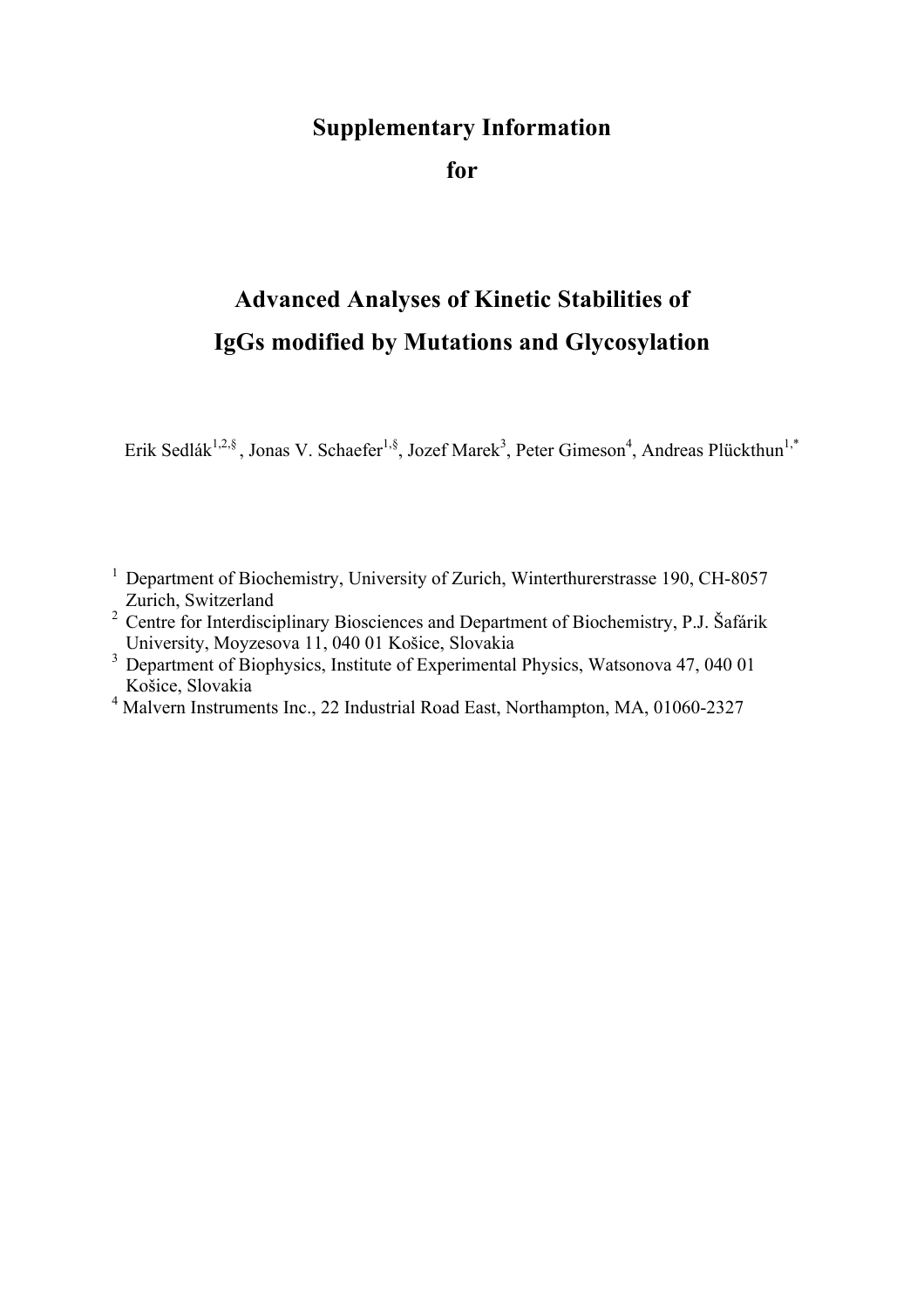**Figure S1**



**Figure S1.** Thermal transitions of IgG6B3 $_{\text{WT}}$  (A) and IgG6B3<sub>M</sub> (B) as a function of protein concentration monitored by DSC. Protein concentrations were 0.25 (black), 0.5 (white), 1.0 (blue) and 2.5 (red) mg/ml. Measurements were performed at scan rate 1.0 K/min. In all cases, DSC experiments were performed in PBS buffer, pH 7.4.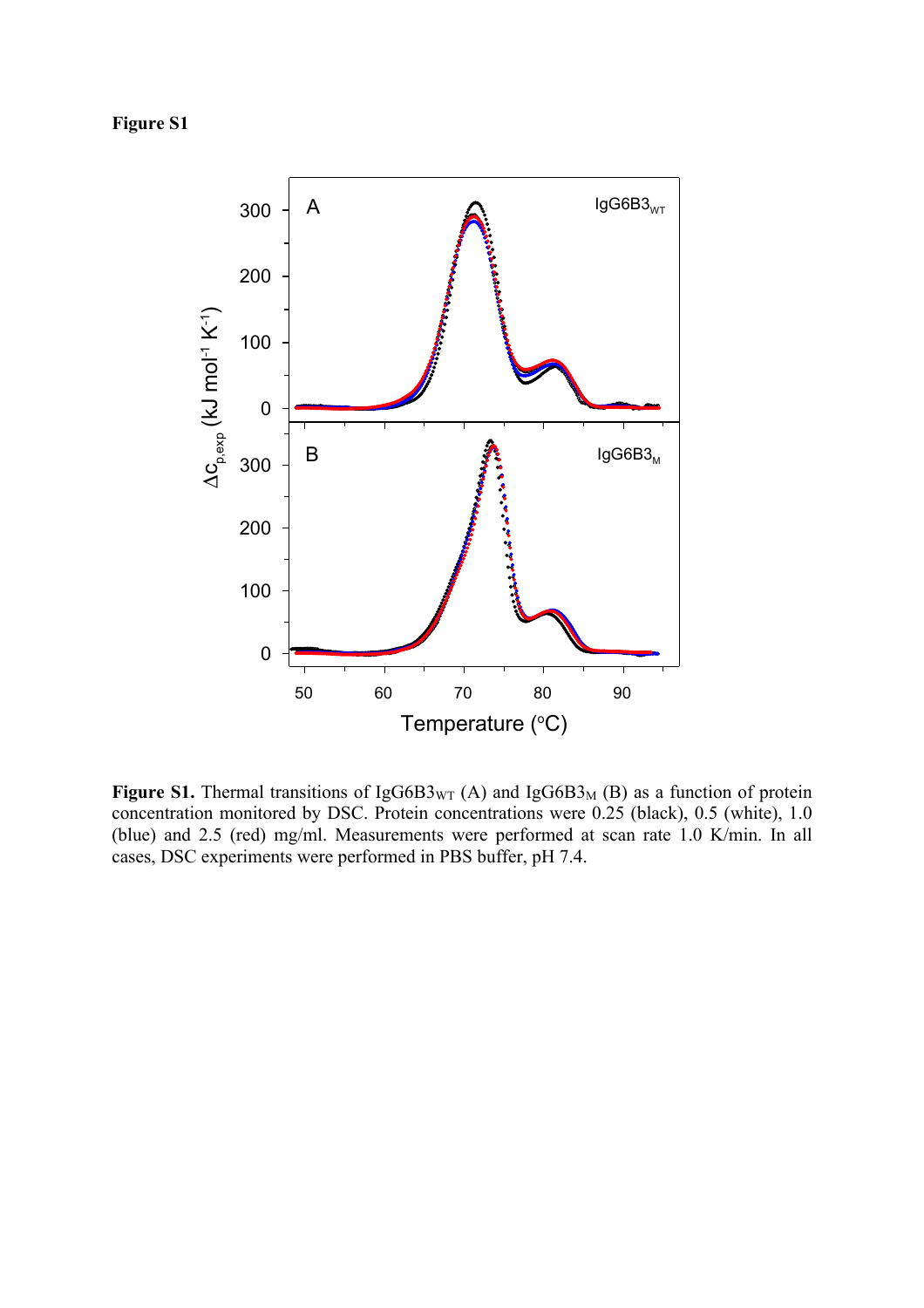**Figure S2**



**Figure S2.** Isothermal transitions of IgG6B3<sub>WT</sub> (A), IgG6B3<sub>M</sub> (B), Fab6B3<sub>WT</sub> (C), IgG6B3<sub>M</sub> (D), IgG6B3<sub>WT $\Delta$ </sub> and IgG6B3<sub>M $\Delta$ </sub> as a function of time monitored by intrinsic tryptophan fluorescence. Samples were incubated at room temperature for either 1 day (white symbols) or 7 days (black symbols). All experiments were performed in PBS buffer, pH 7.4.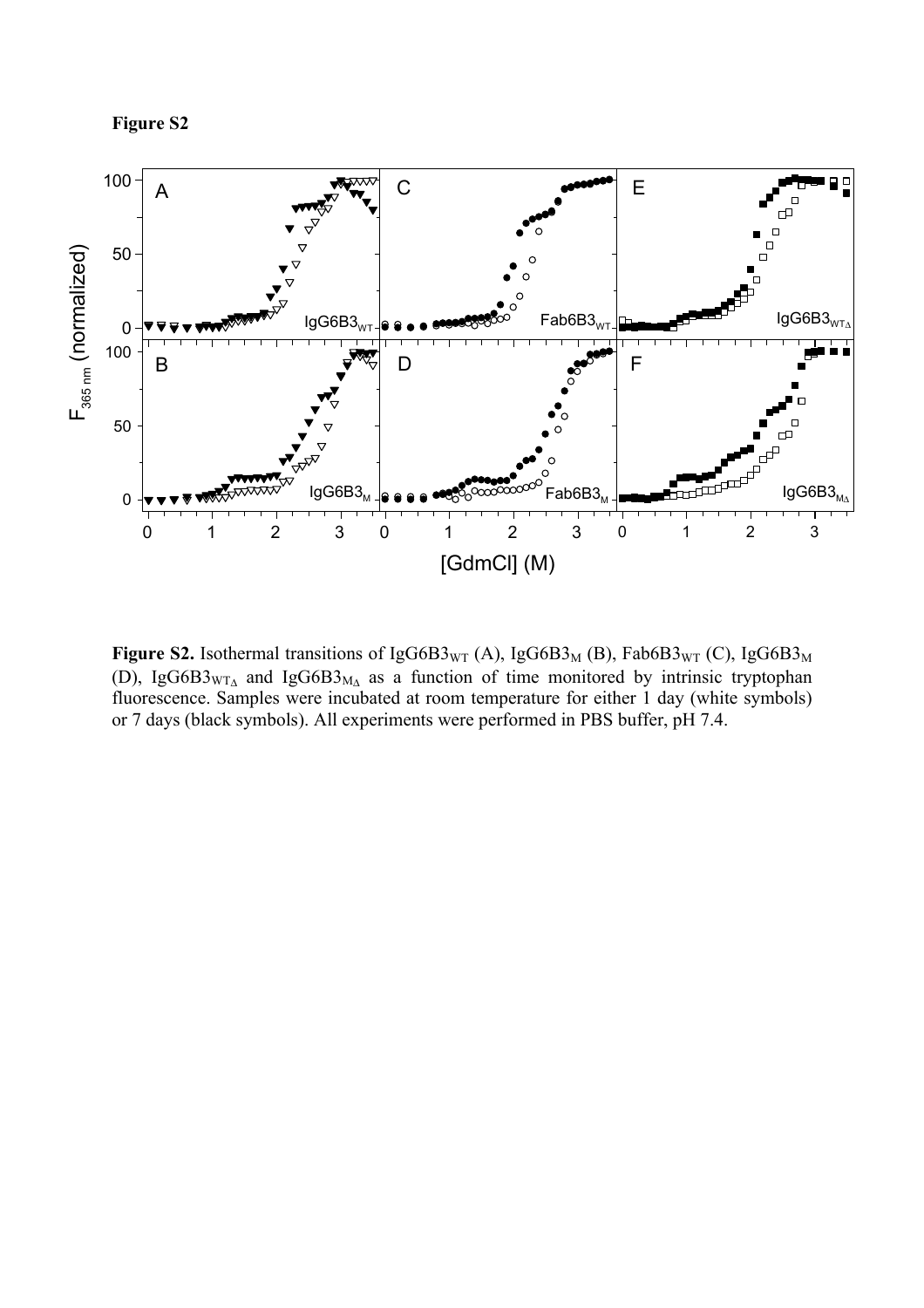**Figure S3**



**Figure S3.** Isothermal denaturation of  $IgG6B3_{\text{WT}}$  (A) and  $IgG6B3_{\text{M}}$  (B) monitored by intrinsic tryptophan fluorescence at 330 nm (white circles), 365 nm (black circles) and ANS fluorescence (triangles). Numbers at the curves indicate positions of intermediate states derived from the phase diagram analysis (C). Phase diagram method analysis of isothermal denaturation of IgG6B3<sub>WT</sub> (white circles) and IgG6B3<sub>M</sub> (blue circles) monitored by fluorescence emission intensities at 330 and 365 nm (upon excitation at 295 nm). The phase diagrams indicate the presence of six intermediates in isothermal unfolding of both IgG6B3s. All experiments were performed in PBS buffer, pH 7.4.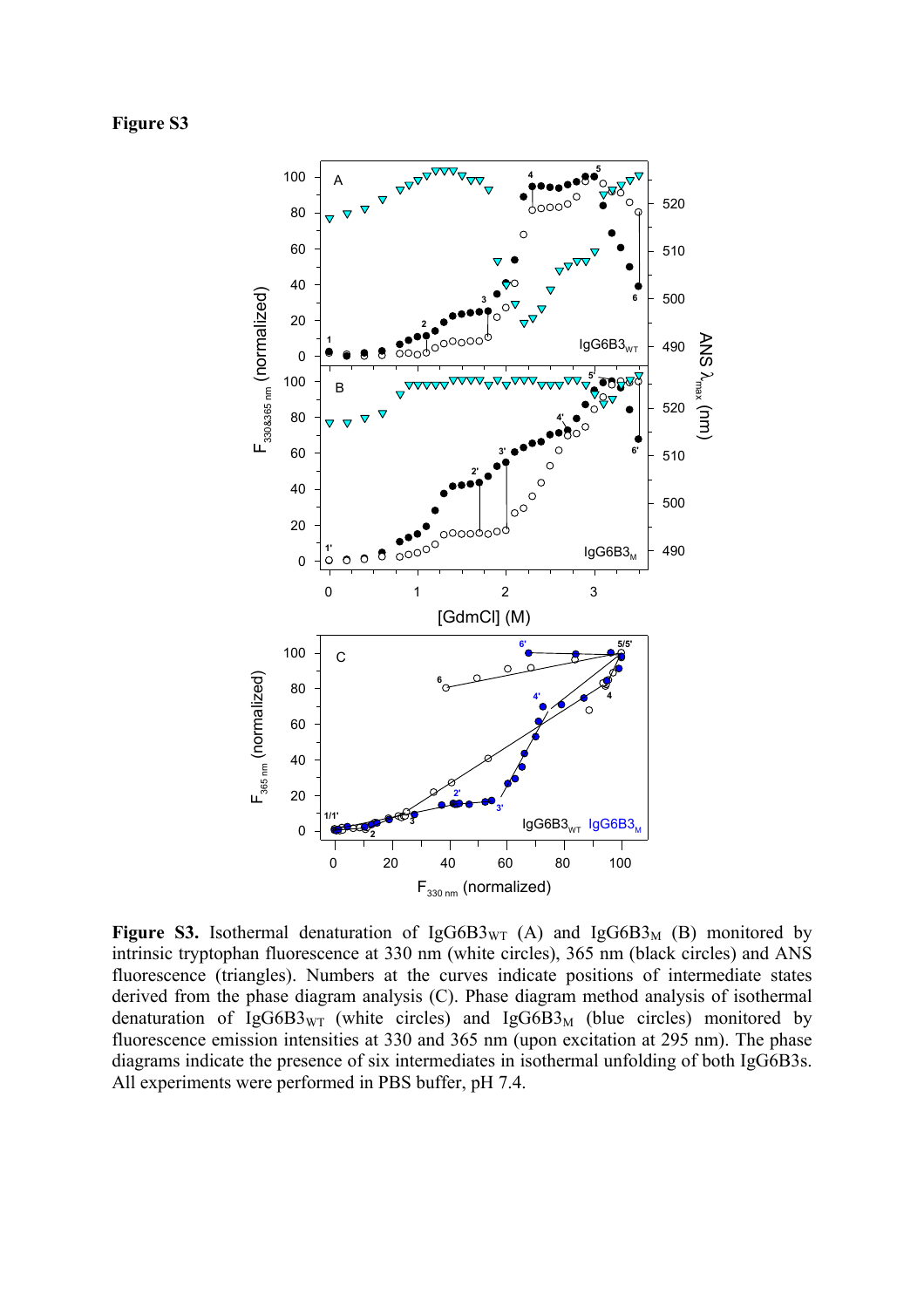## **Figure S4**



**Figure S4.** Isothermal denaturation of  $Fab6B3_{\rm WT}$  (A) and  $Fab6B3_{\rm M}$  (B) monitored by intrinsic tryptophan fluorescence at 330 nm (white circles), 365 nm (black circles) and ANS fluorescence (triangles). Numbers at the curves indicate positions of intermediate states detected from the phase diagram analysis (C). Phase diagram method analysis of isothermal denaturation of Fab $6B3_{\text{WT}}$  (white circles) and Fab $6B3_{\text{M}}$  (blue circles) monitored by fluorescence emission intensities at 330 and 365 nm (upon excitation at 295 nm). The phase diagrams indicate the presence of five intermediates in isothermal unfolding of both Fab6B3s. All experiments were performed in PBS buffer, pH 7.4.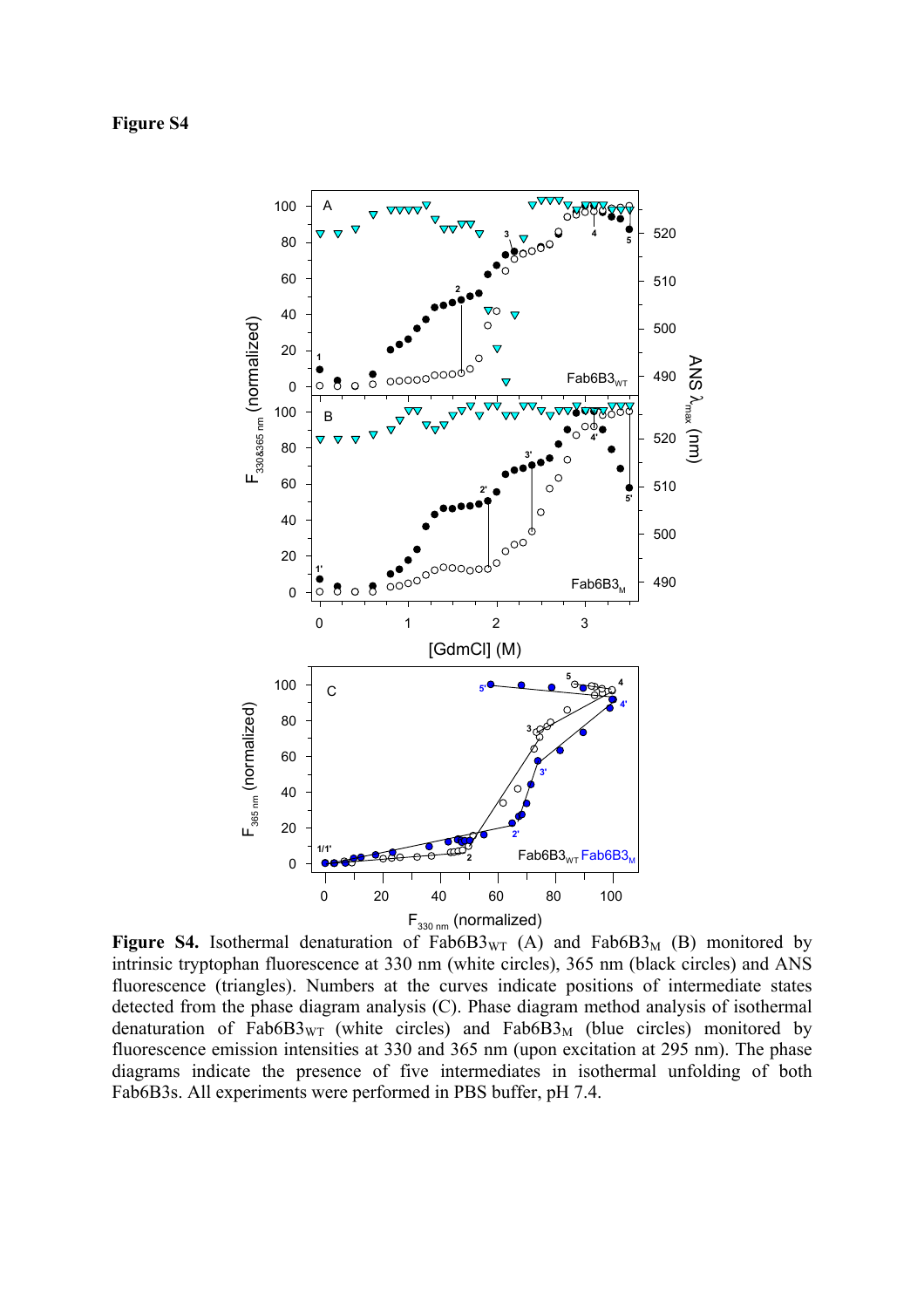## **Figure S5**



**Figure S5.** Isothermal denaturation of IgG6B3 $_{\text{WTA}}$  (A) and IgG6B3<sub>MA</sub> (B) monitored by intrinsic tryptophan fluorescence at 330 nm (white circles), 365 nm (black circles) and ANS fluorescence (triangles). Numbers at the curves indicate positions of intermediate states detected from the phase diagram analysis (C). Phase diagram method analysis of isothermal denaturation of IgG6B3<sub>WTA</sub> (white circles) and IgG6B3<sub>MA</sub> (blue circles) monitored by fluorescence emission intensities at 330 and 365 nm (upon excitation at 295 nm). The phase diagrams indicate the presence of five and six intermediates in isothermal unfolding of IgG6B3 $_{\text{WT}_{\Delta}}$  and IgG6B3<sub>M $_{\text{MA}}$ </sub>, respectively. All experiments were performed in PBS buffer, pH 7.4.